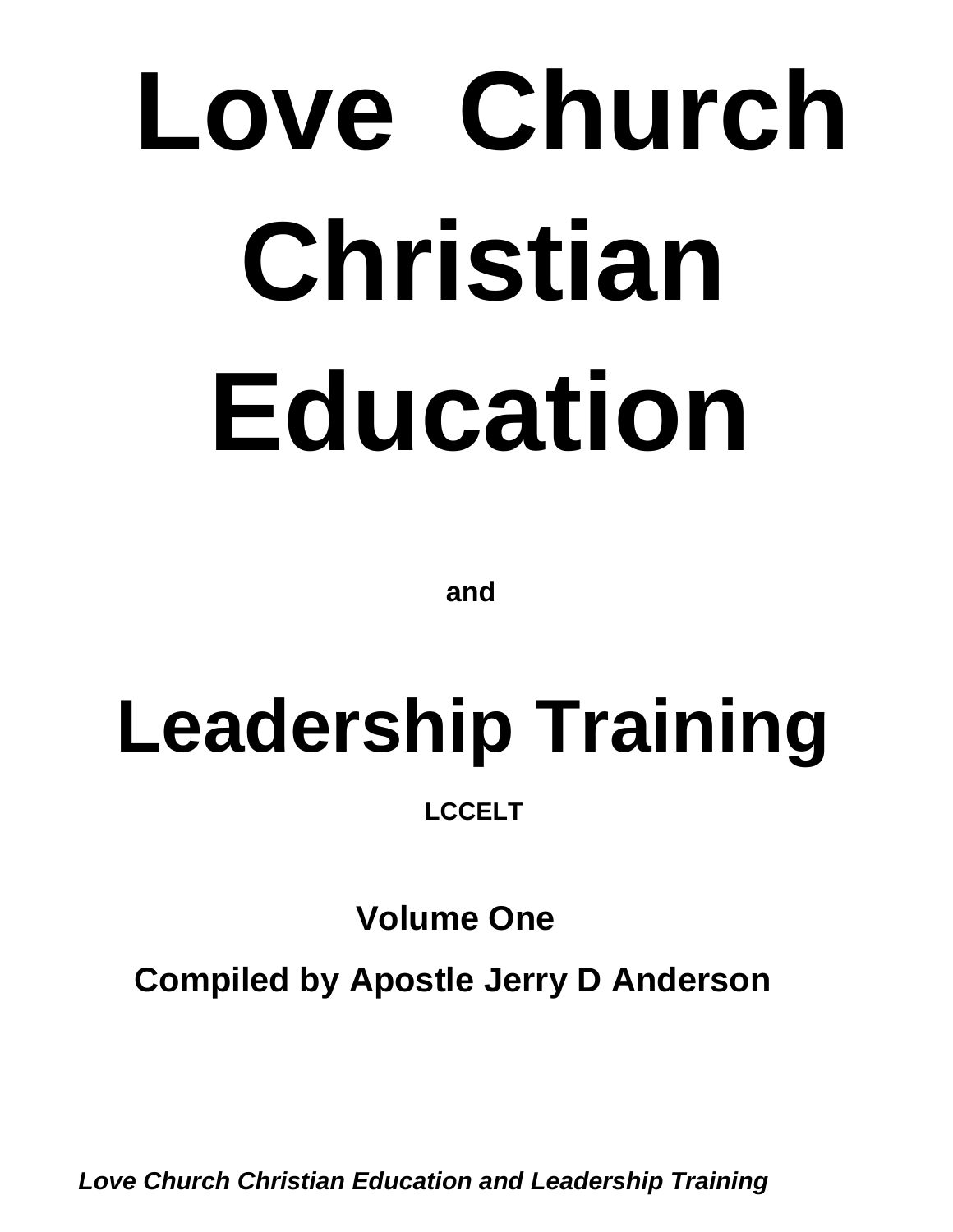#### *General Information and Guidelines*

**Duration** -One Year

**Facility**- Love Church 1542 Cherry Rd Memphis Tenn. 38117

a) Recorded classes/makeup classes will be on the website Lovechurchmemphis.org.

by 7:00 p.m. each Monday.

b) Classroom questions will be sent from Love Church by the following

Monday evening by 7:00 p.m. Please return all completed classroom questions by

Wednesday Evening at 7:00 p.m. - Any student questions are to be sent to

Lovechurchmemphis@yahoo.com. **\***On-line students must submit their email address

to receive weekly questions.

**Scheduled Days** – Each Sunday **\*** Periodic breaks subject to be scheduled.

**Scheduled Time** – 9:30 a.m. - 10:30 a.m.

**Questions** – There will be a quiz offered after each class.

#### **Note:**

- 1) To maximize the effectiveness of each class, all questions are needed to be asked at the end of the class. (10:10 a.m.-:10:30 a.m.)
- 2) Once the class has concluded, all additional questions will need to be emailed to the church email address and your answers will be addressed expeditiously.
- 3) Students are required to finish all requested or read any added materials or books.
- 4) Materials are not to be copied or dispersed in any manner without permission.
- 5) Make sure all phones are on vibrate. If you need to attend a call, please excuse yourself. 1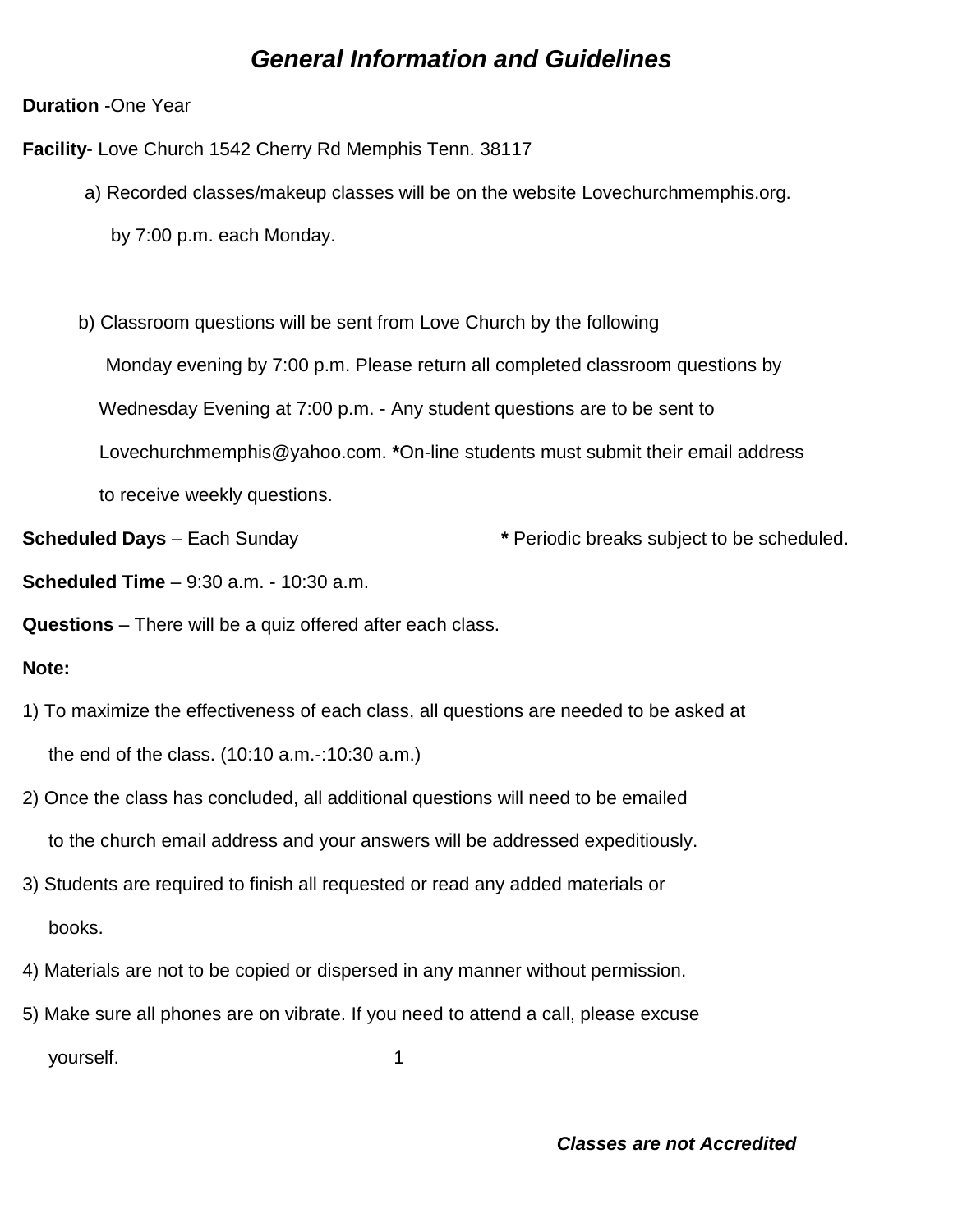- 6) There is no current cost for this Educational Training, however an offering will be taken up after every class to assist in cost to make the blessings of Love Church available to many others. (Deut 16:16-17)
- 7) Love Church ask that the same attire be worn that you would wear to a regular Church service.\* No saggy pants, rollers, flip-flops etc.
- 8) No one is to be talking while the instructor is communicating class instructions.
- 9) No foods or drinks will be permitted in the class area.
- 10) Children are permitted until age appropriate classes are available.

 \* Parents, if your child or children start to make continual noises, please take them to the fellowship hall to limit all classroom distractions. You may return once your child has quiet down.

- 11) When questions are asked (Make sure all questions are pertinent questions, only about the current subject, please). Raise your hand to answer any question. Please answer the specific question only. In my experience, you have people that take that time to preach a mini sermon and try to show off how much they know. (Ist Cor 14:40)
- 12) Love Church has an absolutely no tolerance policy for quarrelling, laughing at others, negative insinuations or disrespect towards no one on the campus.
- 13) If there is any disregard to any of these classroom rules, the student will be asked to leave the class and subject to classroom termination.

For every student that finish this course will be granted a Love Church One Year Christian Education Certificate.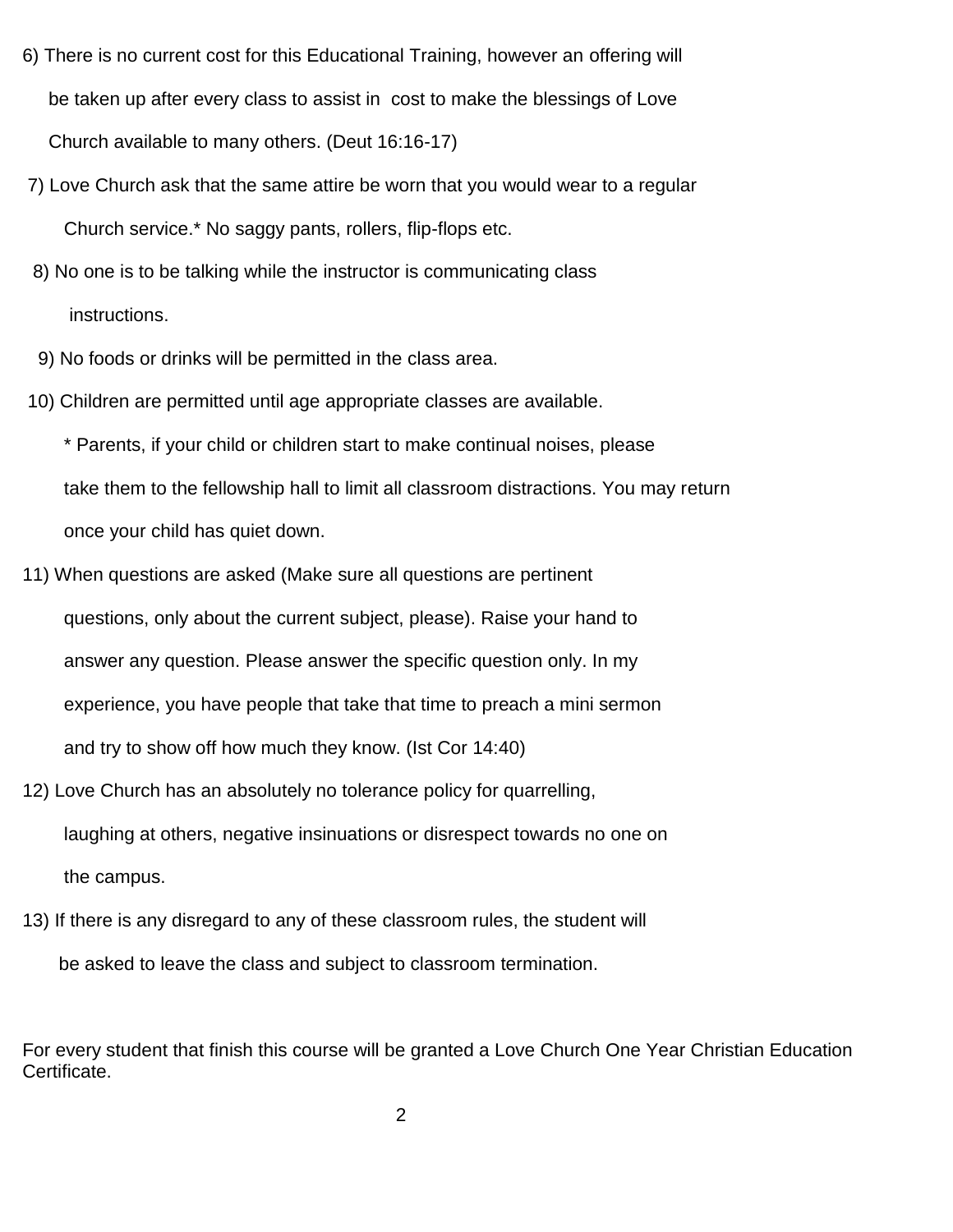For those that will continue towards Advanced Leadership and Ministerial or Eldership Training will have to commit to an additional, up to 2 months Training.

One of the main purposes for this training is for the student to able to move into a Trainer's or any Leadership position.

Love Church also reserve the right to (not) completely support any member that is not in compliance with all moral, ethical and spiritual rules.

**Signature** \_\_\_\_\_\_\_\_\_\_\_\_\_\_\_\_\_\_\_\_\_\_\_\_\_\_\_\_\_\_\_\_\_\_\_\_\_\_ **Date**\_\_\_\_\_\_\_\_\_\_\_

*Apostle Jerry D. Anderson – Senior Pastor*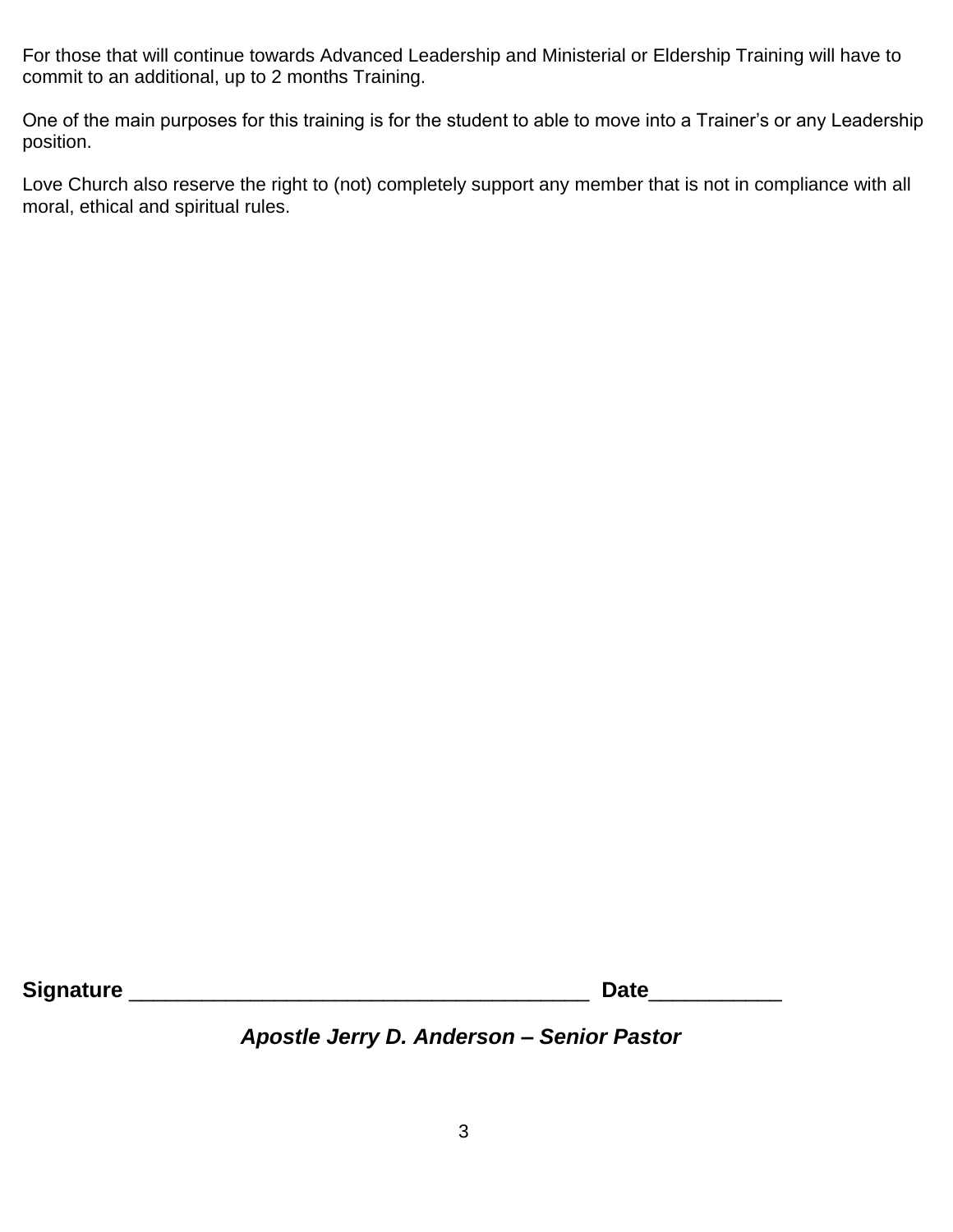# **The Bible**

#### **Key Points**

- 1) The word bible is from the Greek Word Biblos.
- 2) There are three dispensations recognized in the bible.
	- a) **First** Patriarchal –from Adam to Moses:
	- b) **Second-** The Jewish-from Moses to the Death of Christ:
	- c) **Third** The Christian from Pentecost to the end of the world:

3) The Old Testament was written mostly in the Hebrew, though some was written in Chaldaic.

- 4) The New Covenant was written in the Greek.
- 5) The Bible has been written into the prominent languages of the earth.
- 6) The King James Version (mostly used) was made in 1606-1611.
- 7) The revised version was made in 1885.
- 8) The Old Testament is arrangement into four compartments:
	- a) The Pentateuch/Books of the Law/the Torah Genesis –

**Deuteronomy** 

- b) The History Books- Joshua- Esther
- c) The Poetic Books/Wisdom -Job-Song of Solomon
- d) The Prophetical Isaiah Malachi (Isaiah-Daniel) (Major

Prophets); (Hosea- Malachi) – (Minor Prophets)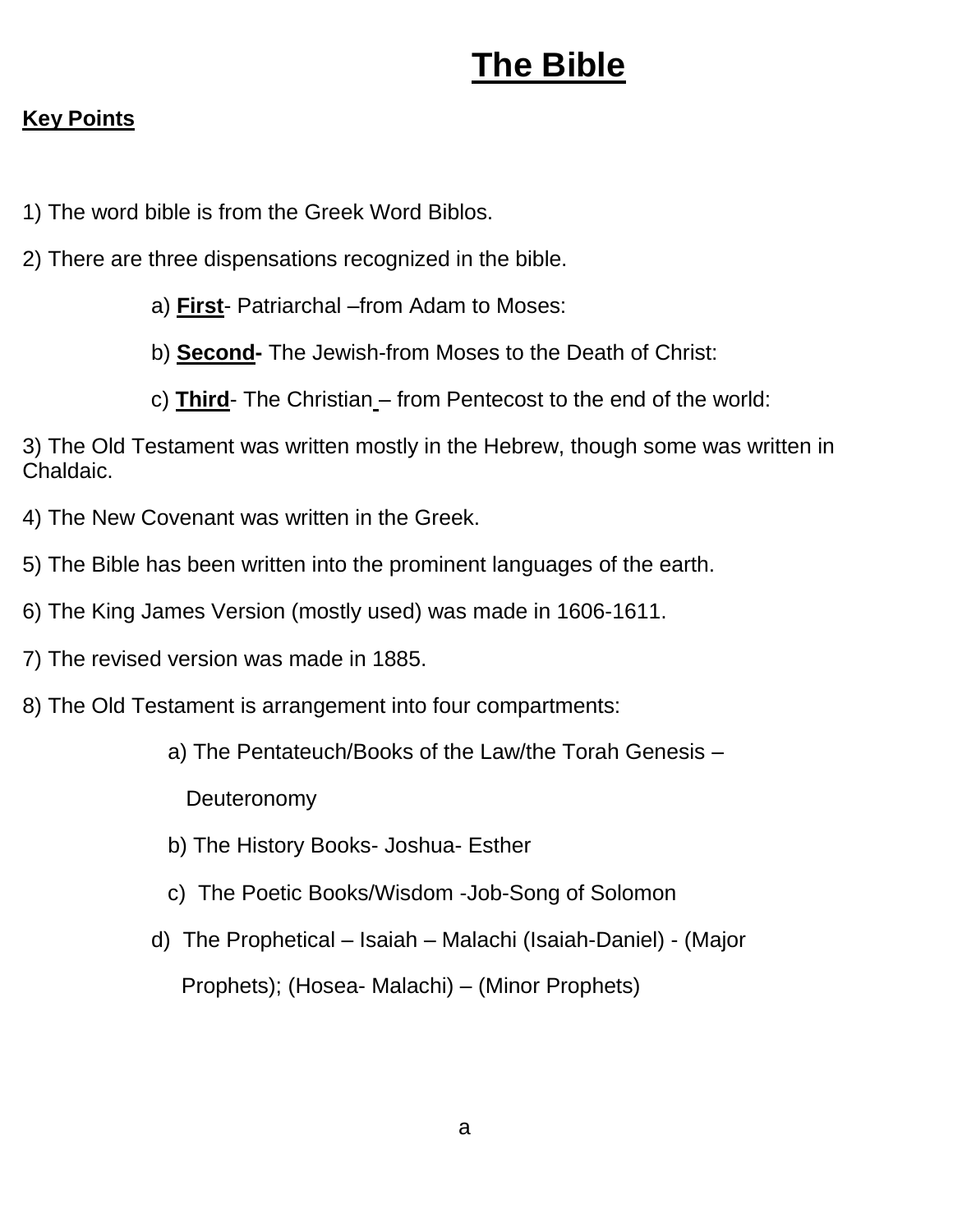- 9) The New Testament may be arranged into four divisions:
	- a) Biography/The Gospels- Matthew, Mark, Luke and John- Tell the story of Jesus life.
	- b) History/Historical Acts (Church History)
	- c) Didactical/Letters (Romans –Jude)
	- d) Prophecy- Revelation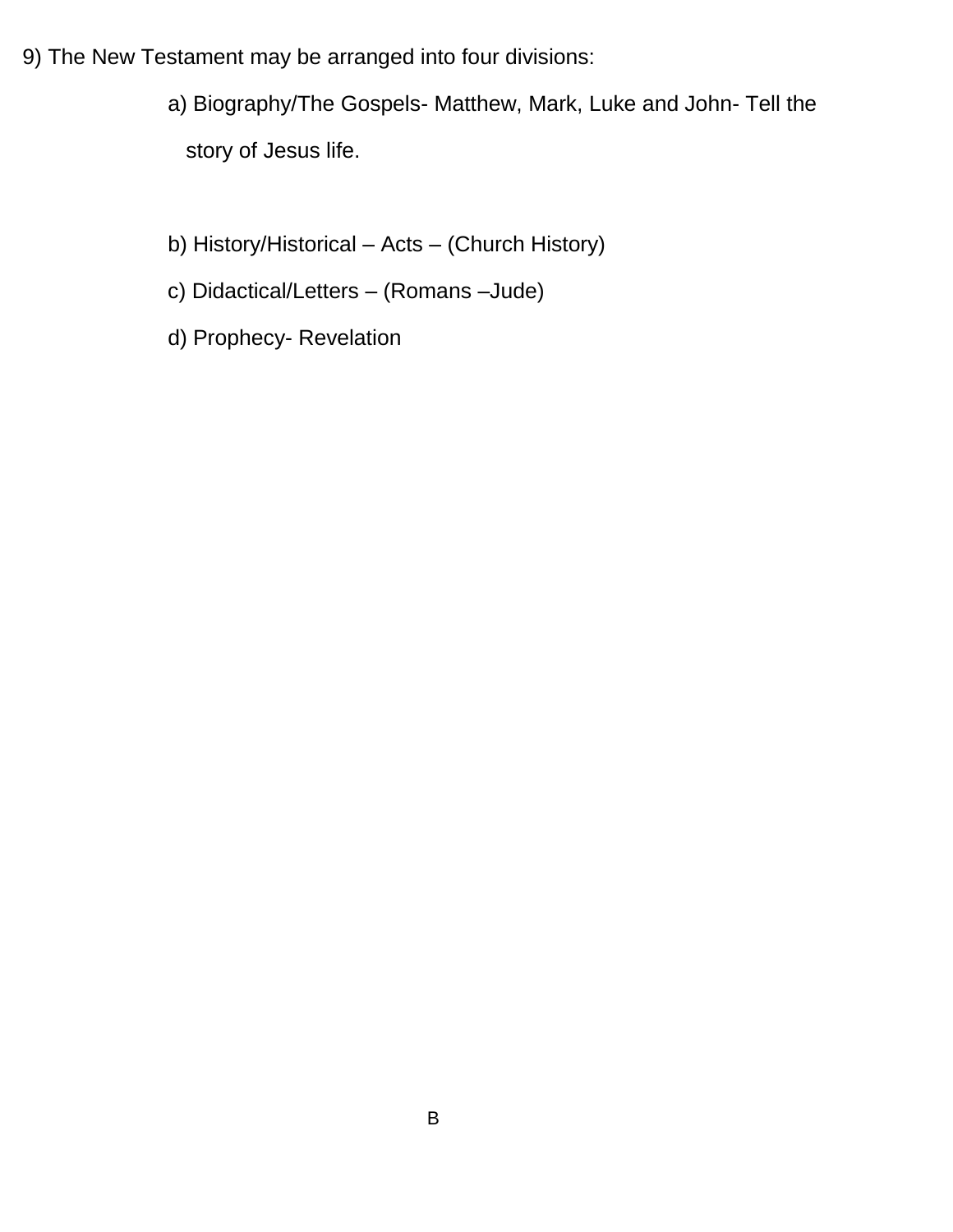## **Table of Contents**

| <b>Introduction</b>                                        | 1,2       |
|------------------------------------------------------------|-----------|
| <b>Terms</b>                                               | 3,4       |
| The Bible – Bibliology - The Word of God                   | $5 - 24$  |
| <b>The Trinity</b>                                         | $25 - 27$ |
| God – The Father- Petrology- Doctrine of the Father<br>33  | -28-      |
| God – The Son- Christology-The Study of Jesus Christ 34-45 |           |
| <b>Soteriology- The Study of Salvation</b><br>49           | 46-       |
| God – The Holy Ghost- Pneumatology                         | 50-71     |

**Love Church Christian Education and Leadership Training**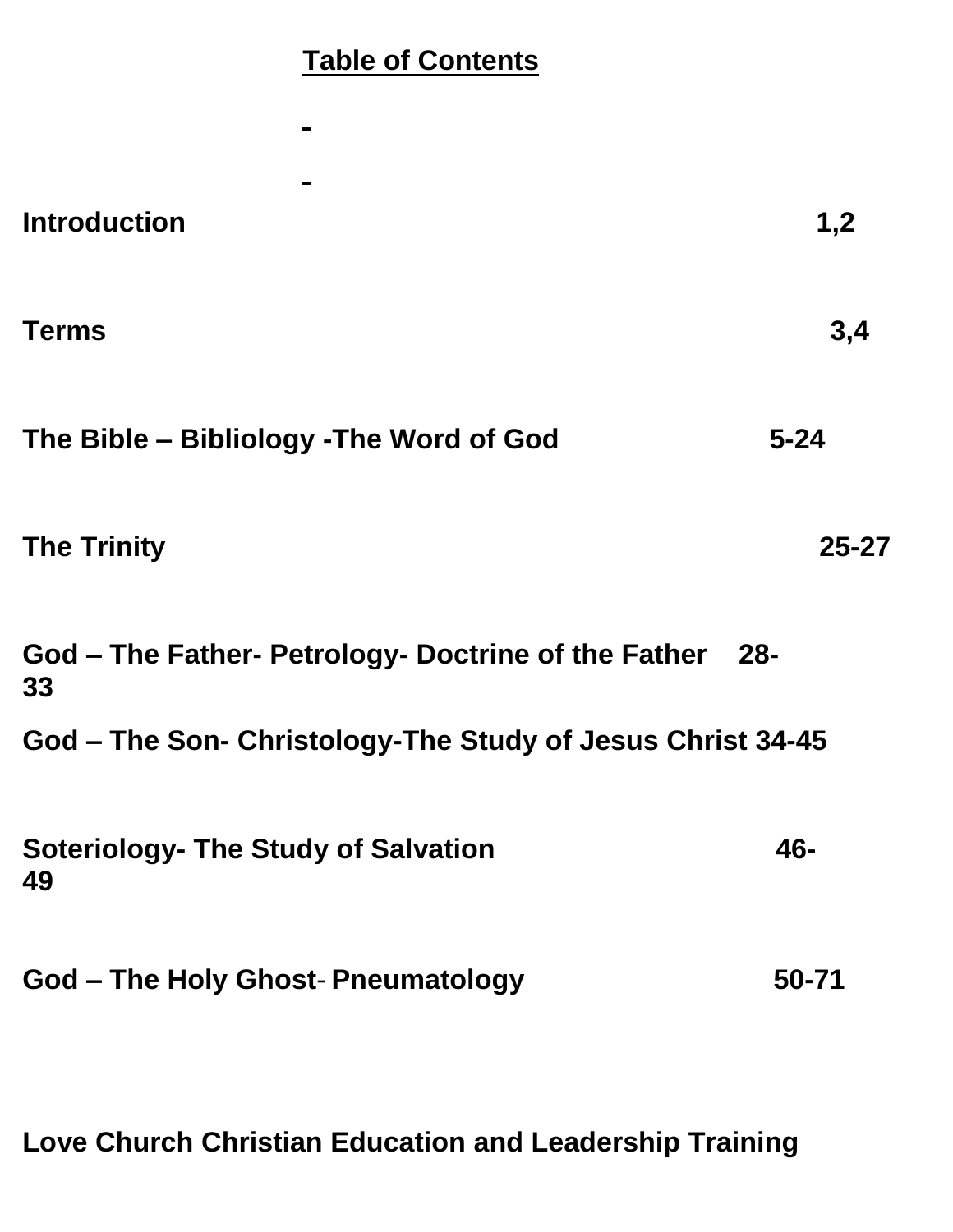# **LCCELT**

Christian education is the basis of unifying principles with an historic Christian view of God, man and the universe in their mutual relations.

It is primarily a matter of training up people for Christian service, ministers and missionaries. **According to Eph 4:8-16 <sup>8</sup>** Wherefore he saith, When he ascended up on high, he led captivity captive, and gave gifts unto men.<sup>9</sup> (Now that he ascended, what is it but that he also descended first into the lower parts of the earth?**<sup>10</sup>** He that descended is the same also that ascended up far above all heavens, that he might fill all things.)**<sup>11</sup>** And he gave some, apostles; and some, prophets; and some, evangelists; and some, pastors and teachers;

<sup>12</sup> For the perfecting of the saints, for the work of the ministry, for the edifying of the body of Christ:**<sup>13</sup>** Till we all come in the unity of the faith, and of the knowledge of the Son of God, unto a perfect man, unto the measure of the stature of the fullness of Christ:**<sup>14</sup>** That we henceforth be no more children, tossed to and fro, and carried about with every wind of doctrine, by the sleight of men, and cunning craftiness, whereby they lie in wait to deceive;**<sup>15</sup>** But speaking the truth in love, may grow up into him in all things, which is the head, even Christ:**<sup>16</sup>** From whom the whole body fitly joined together and compacted by that which every joint supplieth, according to the effectual working in the measure of every part, maketh increase of the body unto the edifying of itself in love.

The Christian philosophy requires complete change in a person's thinking and reasoning in contrast to the secular mindset. — This revolution starts from the miracle of the new birth. This comes only by the regenerating work of the Holy Spirit in the deep personality of a human being.

The source of Christian education is not society as such, but Christian people, people to whom God means everything. Society being predominantly unsaved and having a non-Christian philosophy of life, cannot produce truly Christian education.

**1**

It will not agree with the word of God which is the Bible and therefore will not agree with the triune God, For "the natural man receiveth not the things of the Spirit of God: for they are foolishness unto him: neither can he know them, because they are spiritually discerned" [\(1](http://bib.ly/1Co2.14)  [Corinthians 2:14\)](http://bib.ly/1Co2.14).

The true standard of God, on the other hand, is the Bible as the revelation of the mind and the will of God. This is the standard recognized by the Christian philosophy of life. To affirm that the true standard of education is the Bible as the revelation of the mind will of God, does not, of course, mean that the Bible is to be regarded as a textbook on chemistry, mathematics or psychology. But it does mean that the relevant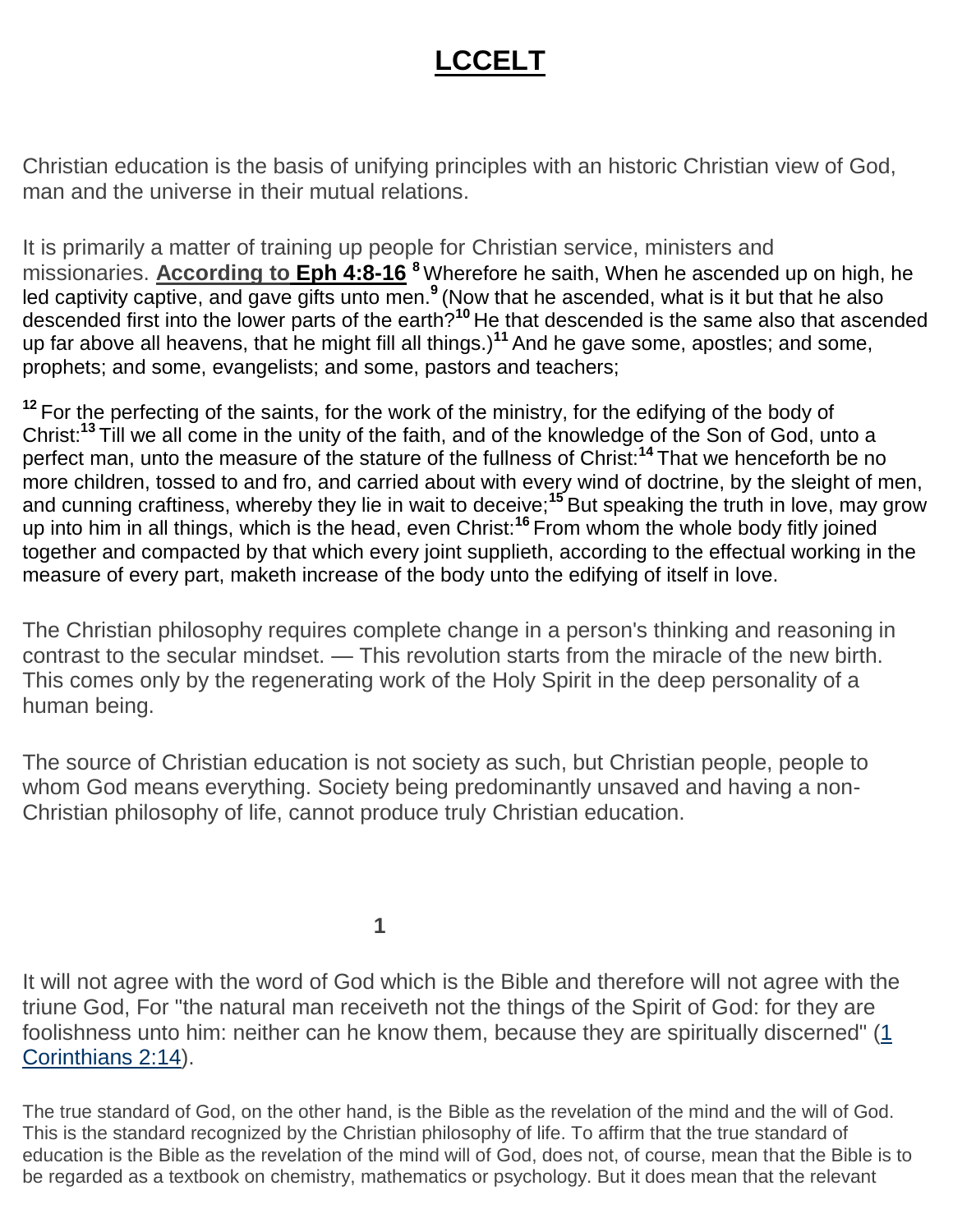principles of the Bible are normative for every field of study. The Bible has a relationship to every field of life and knowledge, just because God is the real source of all life and knowledge.

God must be the major premise of every textbook. God must be the great assumption in every classroom. God must be the Person whose handiwork is investigated in every laboratory. This means, of course, **not some vague or distorted idea of God**, but the living and true God, the God of the Bible.

The purpose of the Christian education is for the glory of God. Christian education therefore consists in the mandate to glorify God in every sphere of life; every thought is to be brought into captivity to Jesus Christ (2 [Corinthians 10:5\)](http://bib.ly/2Co10.5). This means that the God of the Bible must be frankly and explicitly recognized as the major premise and end of every educational function.

For education to be truly Christian, these ideas must be embodied in the living personalities of teachers and students. The teachers, especially, should be living examples of what real Christian education means. Every teacher and administrative officer of a Christian establishment should be, not merely a professing Christian or church member, but a spiritual, active Christian, a person to whom Christ is the object of faith and to whom the Triune God is all-important.

 **2**

#### **Terms**

a) Interpret- this word as we use it means to state the true sense of God's message as He expresses it, that is , give to the reader the exact statement of scripture with change to prove every question discussed; to state exactly what God says and where He says it.

b) Exegesis is the application of the rules of biblical hermeneutics to the unfolding of the meaning of a passage of scripture.

c) Inspiration is the coming of the Holy Spirit upon a man and enabling him to understand truth through the process of revelation.

d) Revelation is the act of God which he directly communicates truth not known before to the human mind.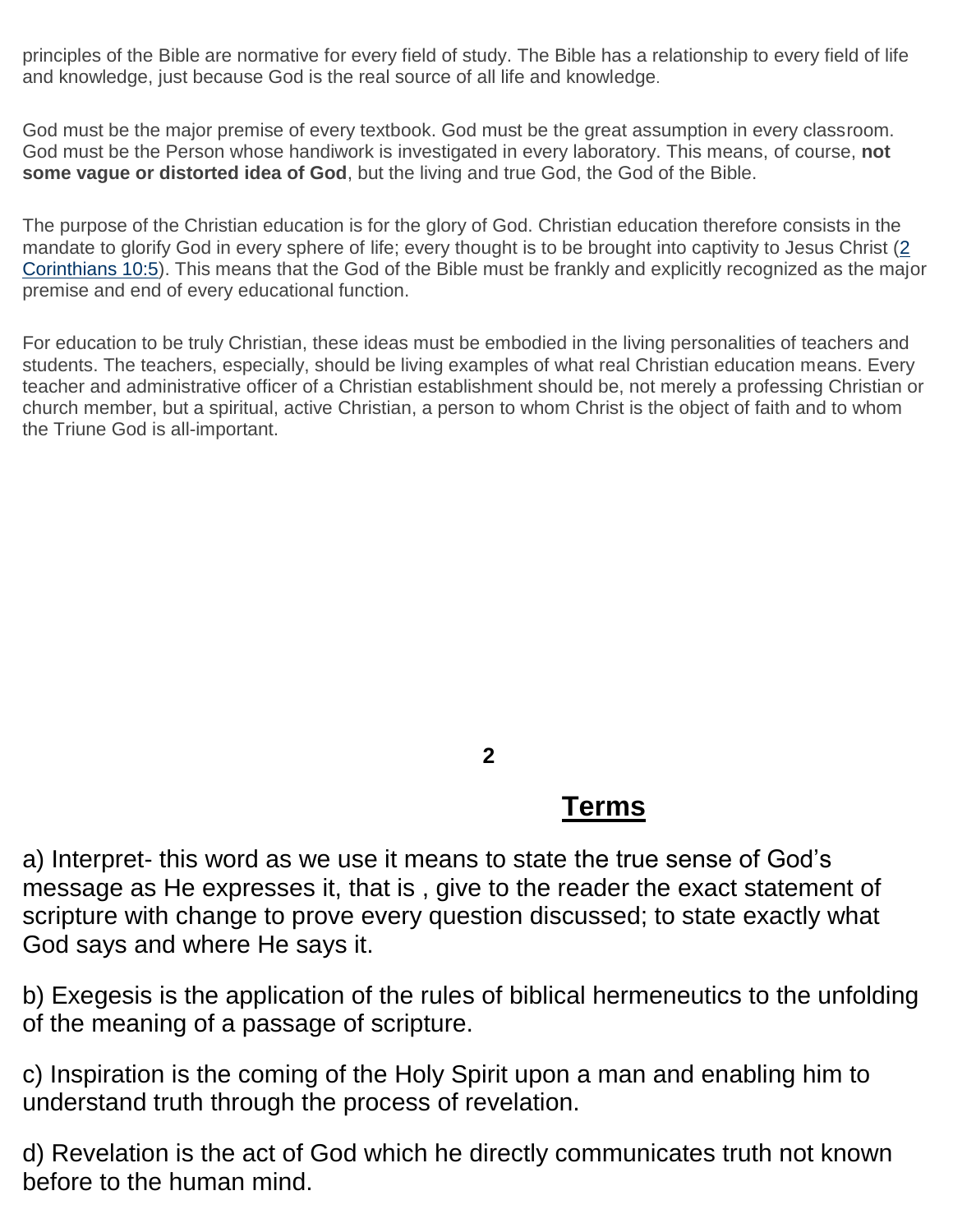e) Illumination is the influence of the Holy Spirit which helps the believer grasps the things of God.

f) Inerrancy of scripture means that, in its original context, the bible contains absolutely (no) errors. If it seems that there are any contradiction, simply means additional understanding, revelation, and illumination is needed.

3

- g) Bibliology- the study of the Bible
- h) Anthropology- Doctrine of Man
- i) Hamartiology- Doctrine of Sin
- j) Eschatology The Future
- k) Petrology- Doctrine of the Father
- l) Christology- Doctrine of Christ
- m) Satan ology- Doctrine of Satan
- n) Soteriology- Doctrine of Salvation
- o) Ecclesiology- Doctrine of the Church
- p) Hermeneutics- the basics of bible interpretation**,** the science or art of Interpretation and explanation of the bible.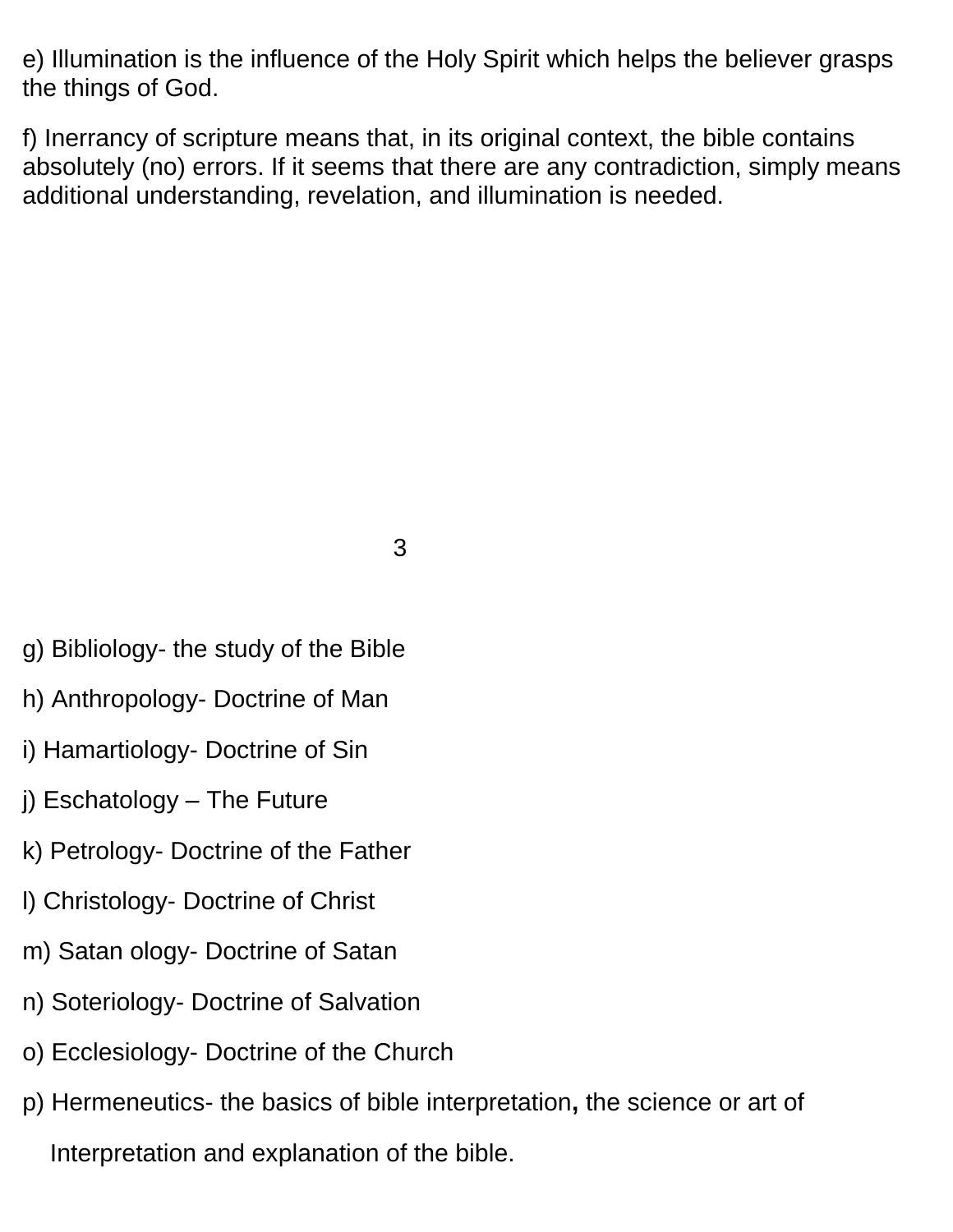- q) Special Hermeneutics the Bible in its own interpretation in its own normal and ordinary Historical sense.
- r) Homiletics- Life of the Preacher/Teacher, includes sermon, message, structure, delivery, lifestyle, preparation, and having good English.
- s) Pneumatology- Study of the Holy Spirit
- t) Angelology- Study of Angels

**4**

### **The Bible – The Word of God**

### **Bibliology is call the doctrine of the bible.**

**The bible is the most important item in the universe. It is the Word of God. It's God's revelation of himself to mankind. It's God's manual for successful living and meaning for all humanity. Man's ultimate purpose is to fulfill what's written therein. It's the compilation of 66 books, 39 Old Testament Books and 27 New Testament Books, also referred to as the cannon of scripture.**

**Cannon refers to being divinely inspired, a measurement, a standard of God's Holy writings, carefully orchestrated and selected by God the Holy Spirit. Man were enabled by the Holy Spirit, compelled by God the Father and used to pin the scriptures.**

**2 Pet 1:17-21kj <sup>17</sup>** For he received from God the Father honour and glory, when there came such a voice to him from the excellent glory, This is my beloved Son, in whom I am well pleased.**<sup>18</sup>** And this voice which came from heaven we heard, when we were with him in the holy mount.

**<sup>19</sup>** We have also a more sure word of prophecy; whereunto ye do well that ye take heed, as unto a light that shineth in a dark place, until the day dawn, and the day star arise in your hearts:**<sup>20</sup>** Knowing this first, that no prophecy of the scripture is of any private interpretation.**<sup>21</sup>** For the prophecy came not in old time by the will of man: but holy men of God spake as they were moved by the Holy Ghost.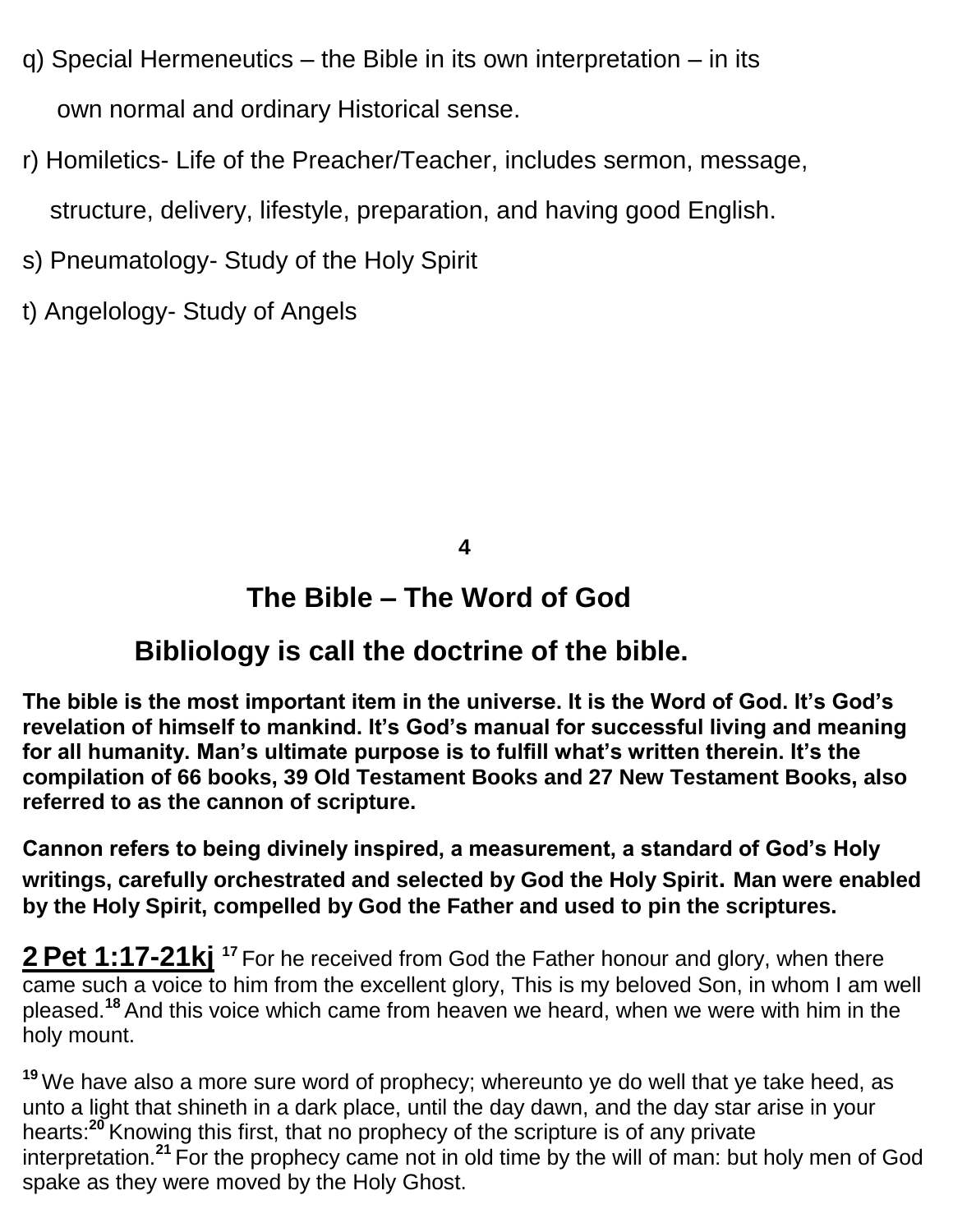2 Tim 3:16,kj. <sup>16</sup> All scripture is given by inspiration of God, and is profitable for doctrine, for reproof, for correction, for instruction in righteousness:**<sup>17</sup>** That the man of God may be perfect, thoroughly furnished unto all good works.

**The word inspired means** God-Breathed, accurate, authoritative and the living word of God.

 $5\,$ 

The bible was written over a period of 1600 years by more than 40 authors,

The bible reveals **truth** to mankind, an absolute standard proven for thousands of years.

**Jesus revealed a very specific fact concerning the Word of God – Matt 4:1-11 Kj** 1)Then was Jesus led up of the Spirit into the wilderness to be tempted of the devil.**<sup>2</sup>** And when he had fasted forty days and forty nights, he was afterward an hungred.**<sup>3</sup>** And when the tempter came to him, he said, If thou be the Son of God, command that these stones be made bread.**<sup>4</sup>** But he answered and said, It is written, **Man shall not live**  by bread alone, but by every word that proceedeth out of the mouth of God.<sup>5</sup> Then the devil taketh him up into the holy city, and setteth him on a pinnacle of the temple,

**<sup>6</sup>** And saith unto him, If thou be the Son of God, cast thyself down: **for it is written**, He shall give his angels charge concerning thee: and in their hands they shall bear thee up, lest at any time thou dash thy foot against a stone.**<sup>7</sup>** Jesus said unto him, It is written again, Thou shalt not tempt the Lord thy God.**<sup>8</sup>** Again, the devil taketh him up into an exceeding high mountain, and sheweth him all the kingdoms of the world, and the glory of them;

<sup>9</sup> And saith unto him, All these things will I give thee, if thou wilt fall down and worship me.**<sup>10</sup>** Then saith Jesus unto him, Get thee hence, Satan: **for it is written**, Thou shalt worship the Lord thy God, and him only shalt thou serve.**<sup>11</sup>** Then the devil leaveth him, and, behold, angels came and ministered unto him.